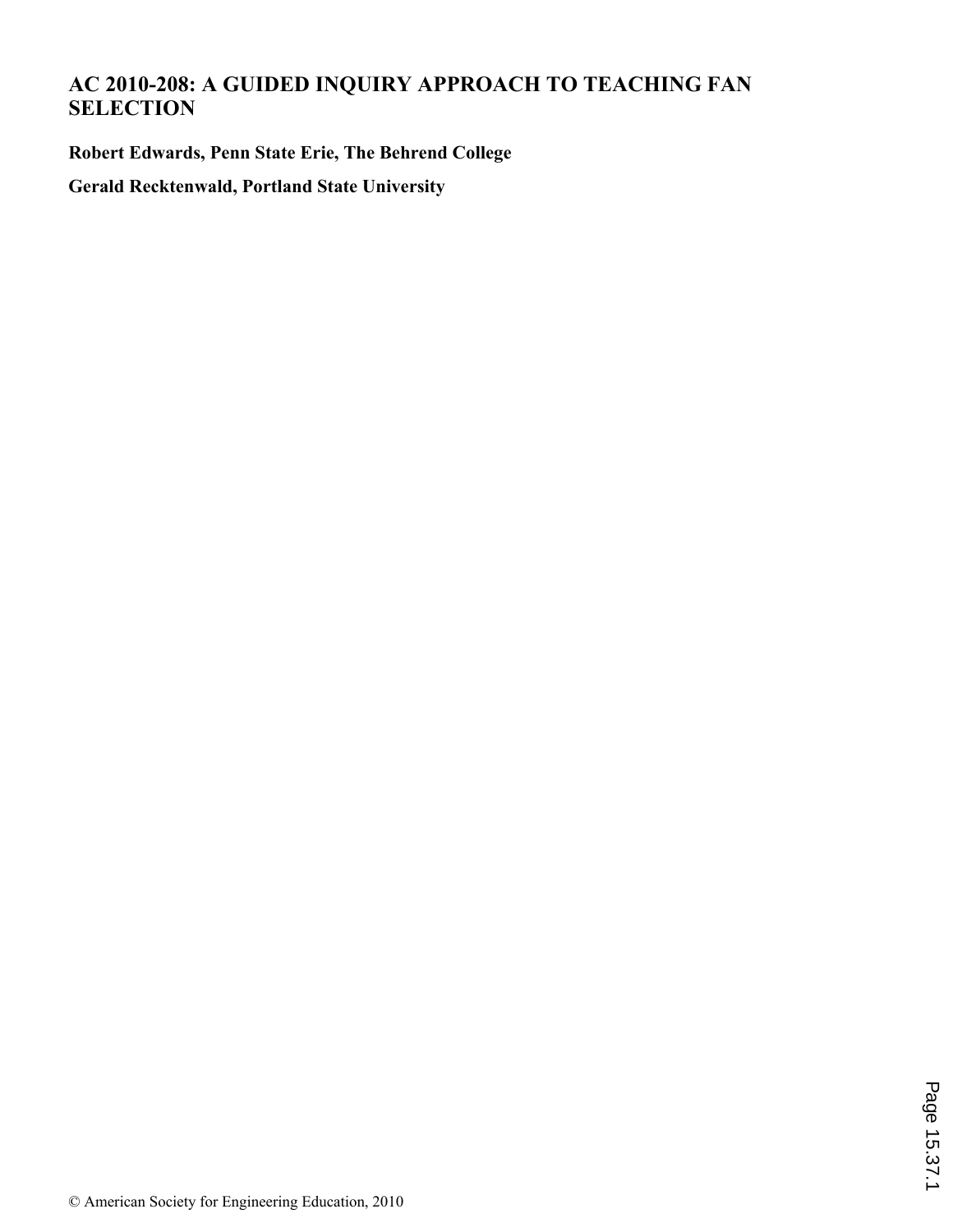## **A Guided Inquiry Approach to Teaching Fan Selection**

#### **Abstract:**

The selection of a fan for sufficient airflow for a particular system involves much more than determining the flow requirements and selecting a fan out of a catalog. A designer must understand that the flow rate of a fan is dependent on the amount of backpressure in the system while the backpressure depends on the flow rate. The characteristic curve for a fan and the impedance curve for a system show these dependencies. The actual amount of flow that a fan will deliver to a given system is determined by the intersection of these two curves.

Students could be taught about this as part of a traditional lecture. The exercise described in this paper is an attempt to enhance their learning experience through a guided inquiry laboratory exercise. The students learn to generate both the fan and system characteristic curves. The curves are used to predict the actual flow rate of a fan in an application. Once the fan is mounted into the device the actual operating flow rate is determined. As part of the exercise the students also plot characteristic curves for fans in series and in parallel to determine what happens in those configurations. The system used for the exercise is a familiar computer power supply.

This exercise has been implemented twice in small groups. The first time the subject was introduced in a lecture which included an in class demonstration. The second time the exercise was used to introduce the topic. A lecture during the next class was used to answer any questions the students had about the topic.

This paper discusses the learning objectives, equipment, procedure and preliminary findings from the two implementations. Also, the optional in-class demonstration is discussed.

## **Introduction:**

The exercise documented in this paper is part of a National Science Foundation funded project being jointly conducted at Penn State Erie, The Behrend College and Portland State University. It is one in a suite of eight exercises being developed by the authors which are intended to help teach core principles in the thermal and fluid sciences through the use of everyday devices. These include a hair dryer, a bicycle pump, a blender, a computer power supply, a toaster, straight and stepped tanks, and a pipe section with a change of area. The project was first introduced at the 2007 ASEE national convention in a paper presented in the DELOS division<sup>1</sup>. Papers are available describing some of the other exercises<sup>2,3,4</sup>. This paper focuses on the computer power supply exercise.

The performance of a fan follows a characteristic curve, known as a fan curve, which is specific to that particular fan design. Coad<sup>5</sup> describes fan curves as "probably the most misunderstood and yet most useful tool in HVAC systems engineering". It is easy to misinterpret catalog information on fans since they often rate fans by their maximum flow rate and/or maximum pressure output. These specifications do not actually have much value for selecting a fan for a particular application. In fact, neither of these values will ever be realized in a real application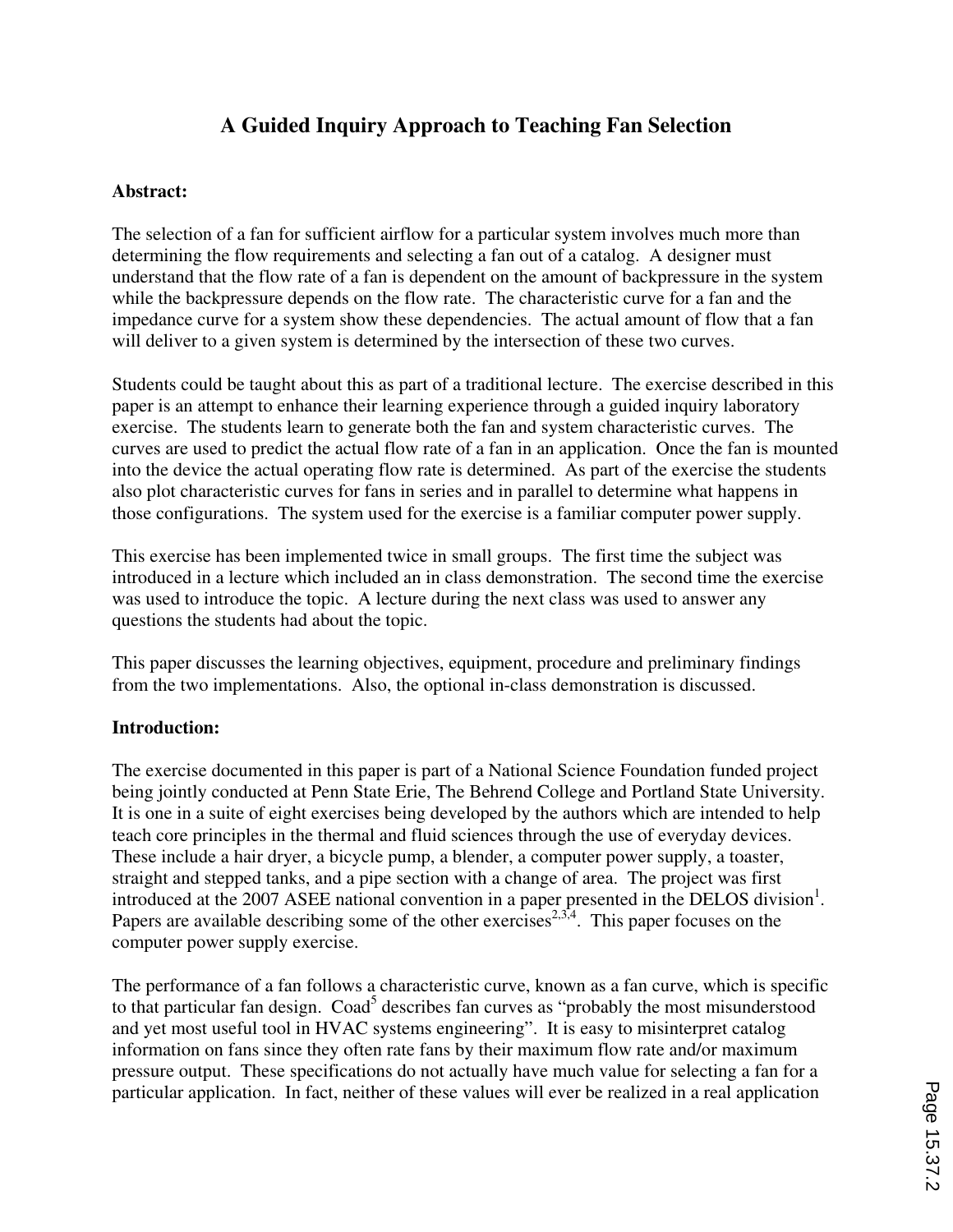

because the maximum flow rate requires zero back pressure and the maximum pressure requires zero flow. The actual operating point lies somewhere between these values, and must fall on the characteristic curve for the fan. Whenever a fan is attached to a system a certain amount of back pressure on the fan will be created. This backpressure depends on the amount of flow going through the system. In order to determine the actual operating point the engineer must know the characteristic curves for both the fan (fan curve) and the system (impedance curve). The operating point is the point at which the two curves intersect (Figure 1). Since it is likely that an engineer will have to select a fan at some point in his/her career it is important to understand this concept.

Learning about how to determine the operating point for a fan in a system is enough to make this a worthwhile activity. However, there is a broader reason to teach this concept. There are many other applications for this type of analysis that the students may encounter in school or in industry, and they should be prepared to deal with them. The most obvious is pump selection. Pumps and fans perform very similar functions and the selection process is essentially the same for both of them<sup> $\delta$ </sup>. Another common device which employs a similar selection method is a motor<sup>7</sup>. Figure 2 shows an example of this. A motor torque vs. speed characteristic curve is shown with two very different load curves. For load 1 the intersection point of the load characteristic curve with the motor characteristic curve shows the operating point. It can be readily seen that load 2 crosses the motor characteristic curve in two places indicating two possible operating points. However, upon closer scrutiny it can be seen that this motor is not suitable for the application. The starting torque of the device is greater than that available from the motor so the motor will be stalled from the beginning. Mechanical devices are not the only ones that use this type of graphical analysis. A similar technique known as load line analysis is commonly used to find operating points for many electronic devices including diodes and transistors<sup>8</sup>.

The exercise described in this paper focuses on teaching how to determine the operating point for a fan and how parallel and series configurations affect the fan curve. Biswas, Agarwal, et al<sup>9</sup> discuss several methods that might be used to determine the operating point for small electronic enclosures. These include the graphical technique used here, manual calculations to determine the flow impedance curve and of course CFD analysis. Each of these methods has its'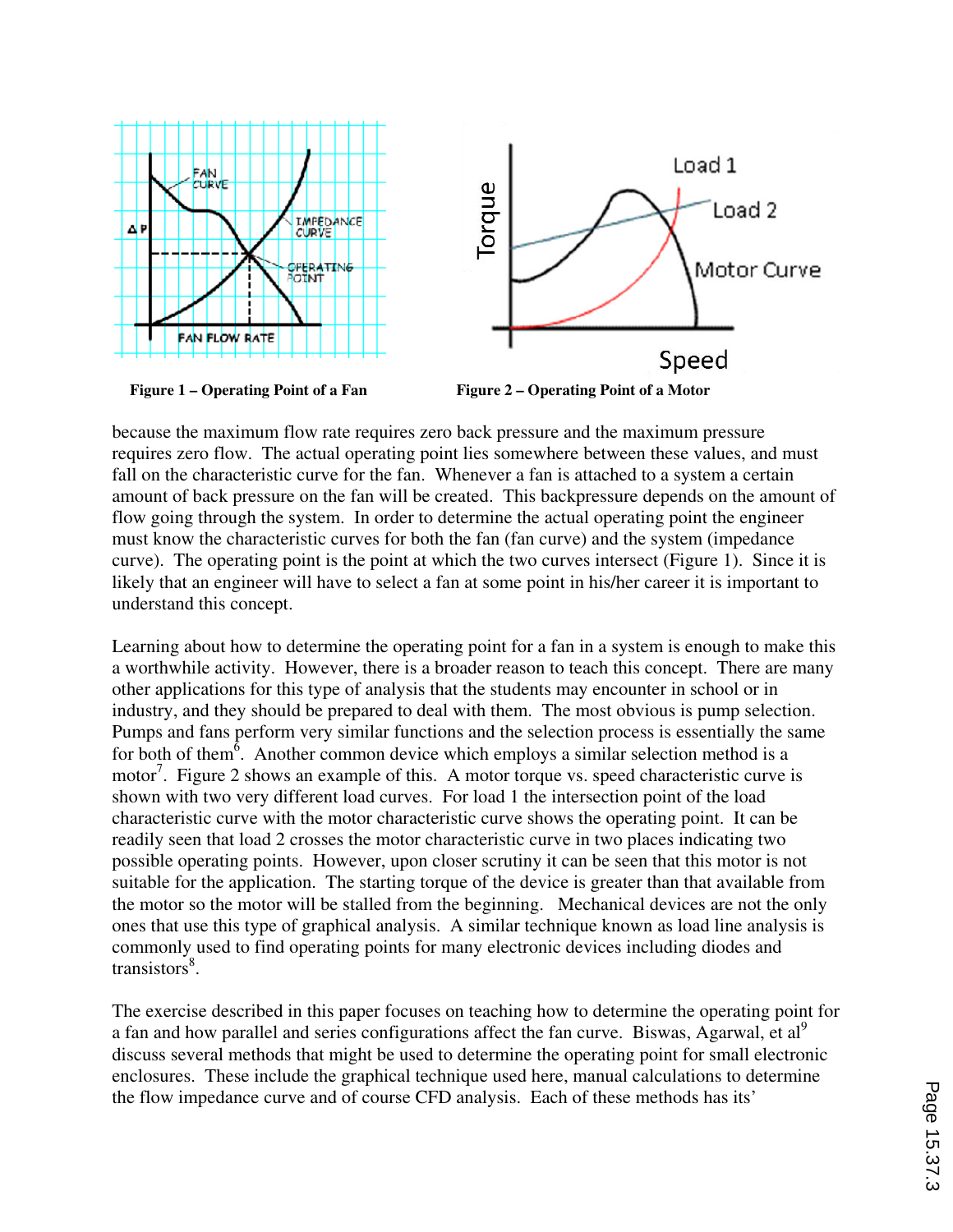advantages and disadvantages. For small devices that fit on a flow bench it is always nice to have actual test data either to plot and use for fan sizing or for validation of a model.  $Coad<sup>10</sup>$ advocates actual testing even for larger systems. He discusses the advantages of testing for flows in something as large and involved as an air conditioning system for a building. This exercise focuses on the empirical method of gathering data and plotting curves, but there are several opportunities during the exercise that allow for brief discussions about some of the other possible methods.

A computer power supply was selected as the test specimen for several reasons (Figure 3 shows the power supply mounted to the inlet of the flow bench).

- It is familiar to the students, so they do not have to spend time figuring it out.
- The contents of the housing are fairly complex. This gives an opportunity to discuss advantages and disadvantages of manual calculations, measurements and computer models.
- It is small enough to easily fit on the available flow bench.
- The operating characteristics of the fan are well within the test capabilities of the flow bench.
- The impedance curve data for the housing is well within the test capabilities of the flow bench.
- The fan can be easily removed from or replaced in the power supply housing which facilitates data collection.
- Mounting hardware is simple.
- Power supplies are readily available and inexpensive. The one used here was salvaged from a computer destined to be scraped.



**Figure 3 – Power Supply Mounted on Flow Bench** 

## **Pedagogical Basis:**

Many laboratory exercises tend to follow a "cookbook" approach in which the equipment functions essentially the same way and the data is similar every time it is run. Little is left to chance, and the exercise is generally successful. Students follow the prescribed procedure, gather data and follow-up with an analysis and/or report. This type of exercise tends to focus on demonstrating a concept or theory. One of the goals of the authors is to use the suite of exercises not only to demonstrate a concept but to teach it.

Research is showing that student learning requires more than lectures and the use of "cookbook" type laboratory experiences<sup>11,12</sup>. One approach is inquiry-based learning. This approach places the responsibility on the students to pose questions, develop experiments to try to answer those questions, analyze information from those experiments, and draw conculusions<sup>13</sup>. A variation of this approach is known as guided inquiry. A guided inquiry exercise poses leading questions to try to keep the students focused on the main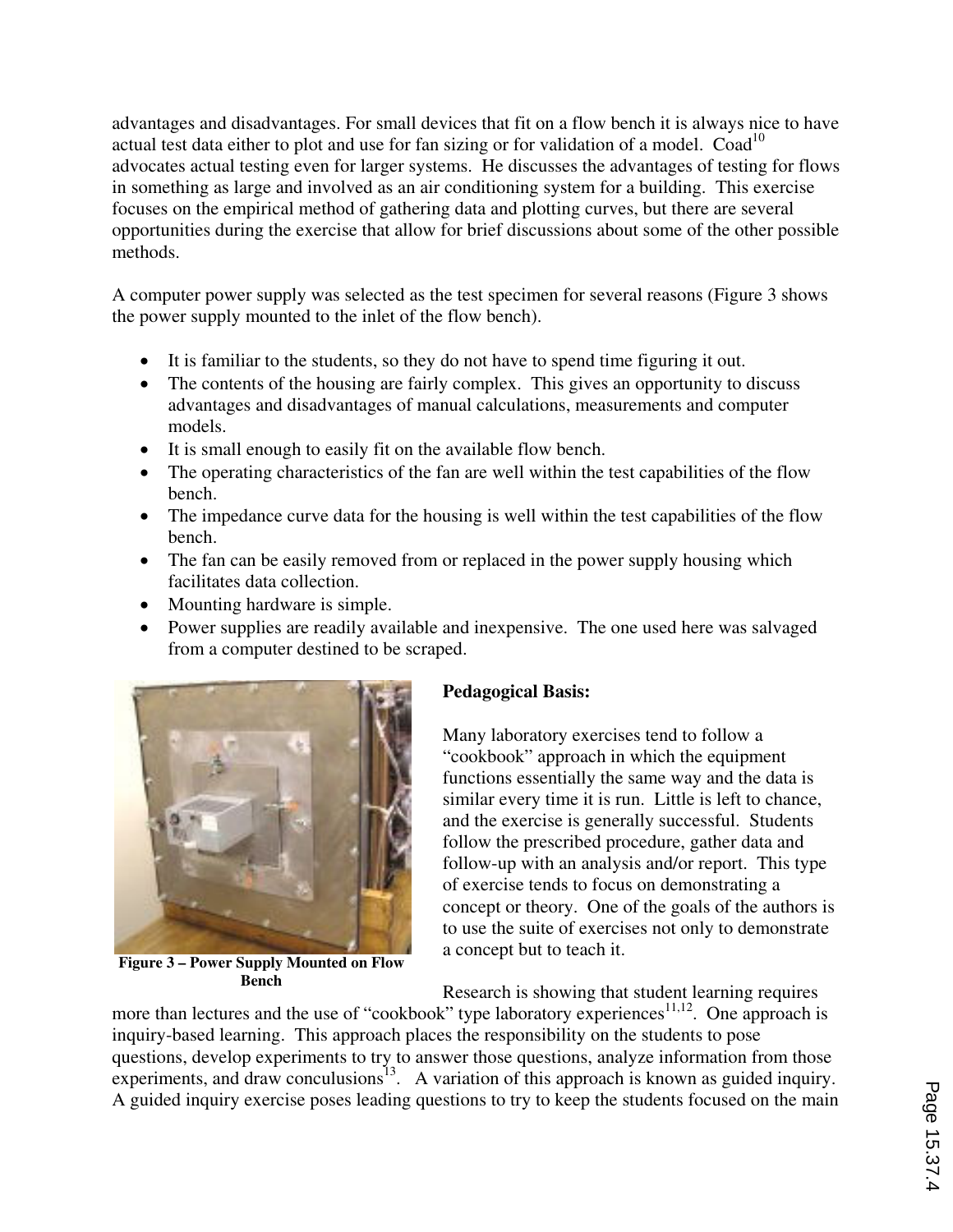concepts. This pedagogical approach is used by the authors for the entire suite of exercises of which this is a part. In addition to the key questions that are posed on the worksheets, students are encouraged to bring up their own questions throughout the exercise. Strategic points throughout the worksheet are built in for discussion periods.

This particular exercise requires that a certain set procedure be used to determine the characteristic curves that are needed. Unfortunately that goes contrary to the guided inquiry approach that is desired. Since the goal of the exercise is to move beyond simply plotting the curves to a better understanding of the entire process, the students need to look at the data collection activity not as the objective of the lab but simply as a tool to get at the concepts. A later section will provide a complete list of the learning objectives for the exercise.

## **Overview of the Exercise:**

The computer power supply exercise is designed to teach students about fan characteristics, fan sizing and parallel and series operation of fans. There are two parts to the exercise, an in-class demonstration and a follow-up lab exercise.

The purpose of the in-class demonstration is to demonstrate to the students that a fan does not produce the rated flow rate when it is installed in a system. Hopefully this will cause the students to think about why that happens. The in-class demonstration uses a simple, inexpensive device which will be described in a later section.

The follow-up lab exercise reinforces and extends this idea of diminished flow performance when the fan is installed in a system. The students learn to measure and plot the necessary characteristic curves and graphically determine the operating point for a common device, in this case a computer power supply. They also learn to experimentally determine the actual operating point. The exercise is extended to teach about parallel and series configurations. The apparatus for this lab exercise is more extensive and expensive than what is used for the in-class demonstration. It will also be described in a later section along with a suggestion for mitigating the cost.

## **Learning Objectives:**

This exercise has several learning objectives:

- Recognize that the flow rate of fans depends on the flow resistance that the fan must work against.
- Recognize that the flow rate vs. flow resistance relationship for a fan is a well-defined and intrinsic characteristic of the fan, and can be shown graphically as a "fan curve".
- Plot the "fan curve" for a fan using an air flow bench.
- Recognize that the flow rate vs. flow resistance relationship for a system is a well-defined and intrinsic characteristic of the system, and can be shown graphically as a flow impedance curve.
- Plot the flow impedance curve for a system using an air flow bench.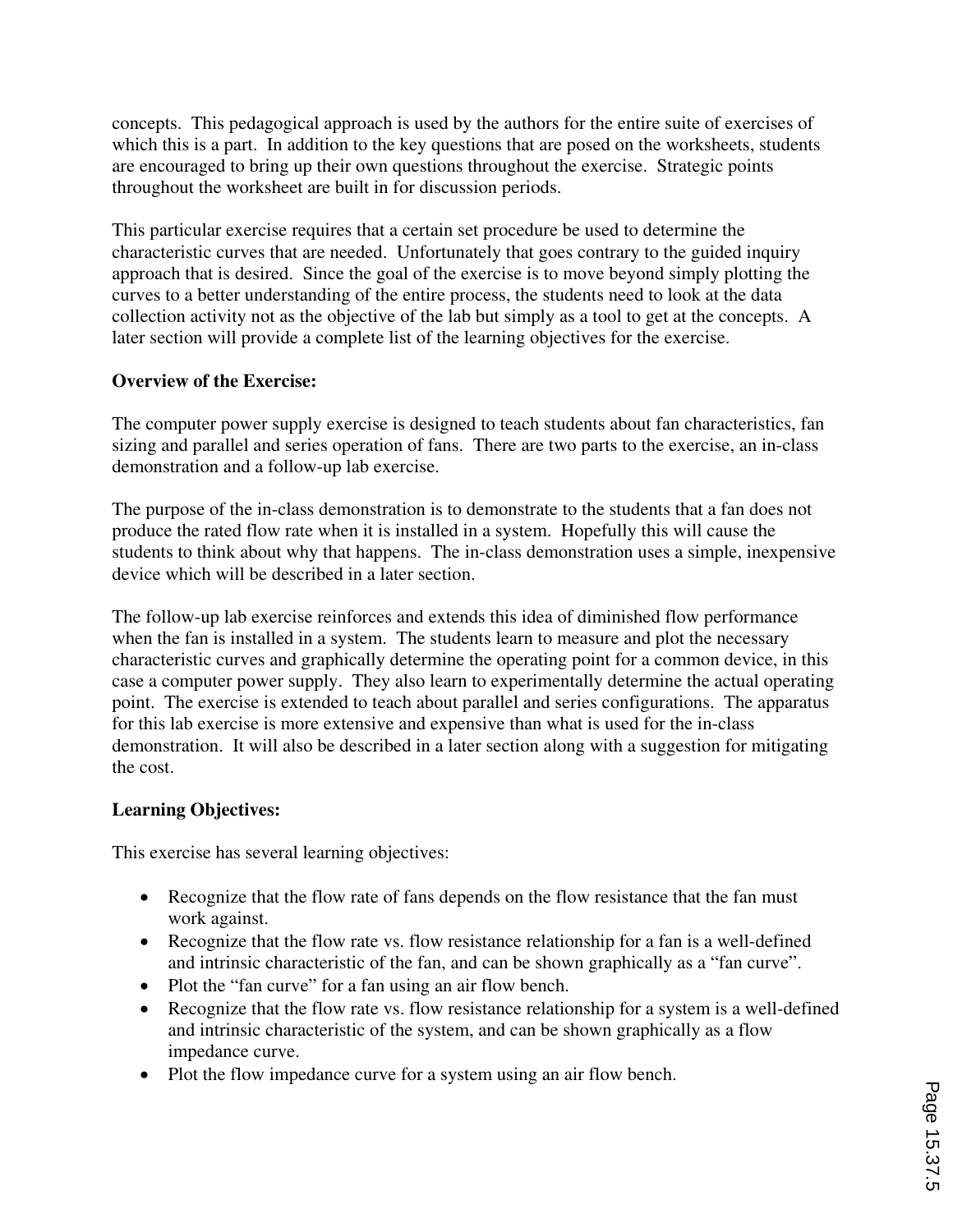- Recognize that it is impractical to measure the flow impedance curve for a large system, Calculations or simulations must be used to determine these curves.
- Determine the actual operating point of a fan by superimposing the fan curve on the system impedance curve.
- Recognize the relationships for flow rate and pressure for fans in parallel and fans in series.

## **In-Class Demonstration:**

The apparatus for the in-class exercise is simple and inexpensive. Figure 4 shows a schematic of the overall set-up, and Figure 5 is a picture of the actual device. The flow device consists of a clear plastic tube, a fan and a pitot tube. A perforated plate is attached to one end of the tube to help increase the differential pressure across the device. The fan, with the nameplate data clearly visible, is attached to one end to force air through the tube. The pitot tube is used to measure the air velocity in the tube. The differential pressure across the pitot tube is transmitted to a LabView VI via a low cost USB based data acquisition device. The LabView VI calculates the volumetric flow rate and displays both the velocity and flow rate on the screen.



**Figure 4 – Schematic of In-Class Exercise** 



**Figure 5 – Photograph of In-Class Set-Up** 

The primary purposes of the inclass exercise are first to demonstrate that a fan does not generate the rated flow rate when it is in a real system, and then to get the students thinking about how they might approach predicting what the flow rate would be for a particular system. Appendix 1 shows the in-class worksheet. Notice that the final four questions deal with fans in series and parallel. These topics are not addressed during the in-class demonstration. They are included to get the students to start thinking about them prior to testing those configurations during the lab exercise.

A by-product of the demonstration is that it opens up an opportunity to discuss the operation of a pitot tube and the calculations necessary to determine the volumetric flow rate, which is displayed on the screen. The equation for the mass flow rate is shown as equation 1.

$$
\dot{m} = \int \rho v dA
$$
 Equation 1  
Where: 
$$
\dot{m} = \text{mass} \text{flow rate}
$$

$$
\rho = \text{density}
$$

Page 15.37.6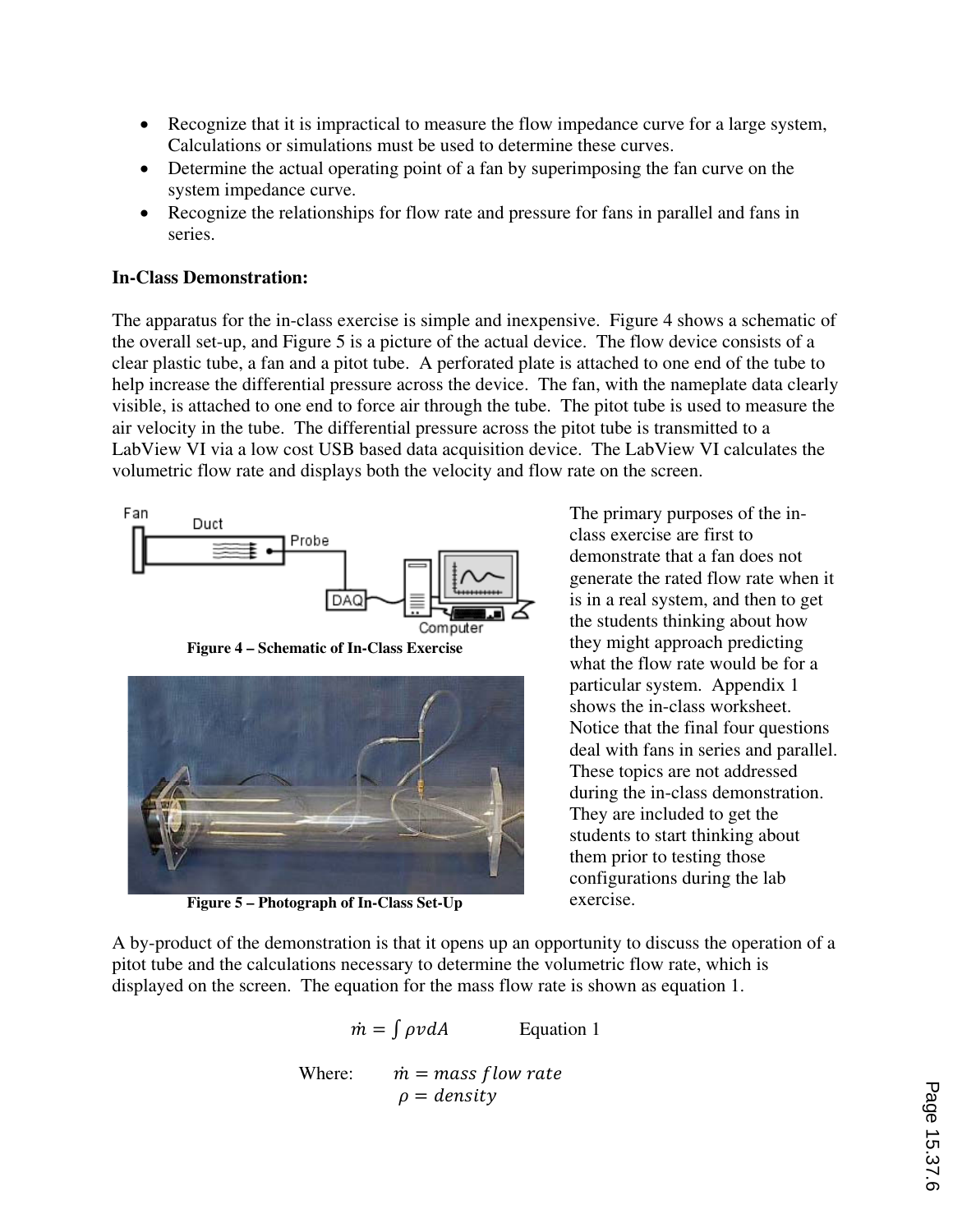# $v = velocity$

## $dA = differential \, area$

The density is assumed to be constant at the density of air at room temperature. This leads to equation 2 for volumetric flow rate.

 $\dot{V} = \int v dA$  Equation 2

If an average velocity is used this reduces to equation 3.

 $\dot{V} = vA$  Equation 3

The velocity is determined from the pitot tube. The students recognize that the velocity varies across the area because of other experiments they have run. To try to account for that with a simple test device the pitot tube is not located at the center of the tube. It is located at an intermediate location approximating the average velocity. Getting an accurate value is not that critical. The point of the exercise is simply to demonstrate that the fan does not deliver the rated flow rate by using a very basic device. Much more accurate data is collected when the in-lab exercise is run.

#### **In-Lab Exercise:**

The measurements that are required for plotting fan curves or flow impedance curves are taken using an air flow bench. Figure 6 shows a schematic of the flow bench. This is a common device used to plot fan curves and flow impedance curves. Devices such as this are commercially available and can be fairly expensive. The units that are used at both schools were designed and built at the schools according to the ANSI/AMCA 210-99<sup>14</sup> standard for testing fans. Even though they were built for a relatively modest cost the results compare favorably with published fan curves produced using commercial equipment. Contact either of the authors for information about the design of the flow bench. The pressure differential across the nozzle plate is related to the flow rate through the flow bench. A MatLab program is used to make the calculations converting differential pressure to flow rate. The differential pressure across the test specimen is measured directly. Plots are made using an Excel spreadsheet. Since the students must make these measurements several times during the exercise they are given instruction in the use of the machine during a previous lab session, which helps to save time. Also, since the students are already familiar with the flow bench they are free to concentrate more on the concepts than the operation of the equipment. Details of the data collection procedure were previously published<sup>15</sup>, and will not be repeated here.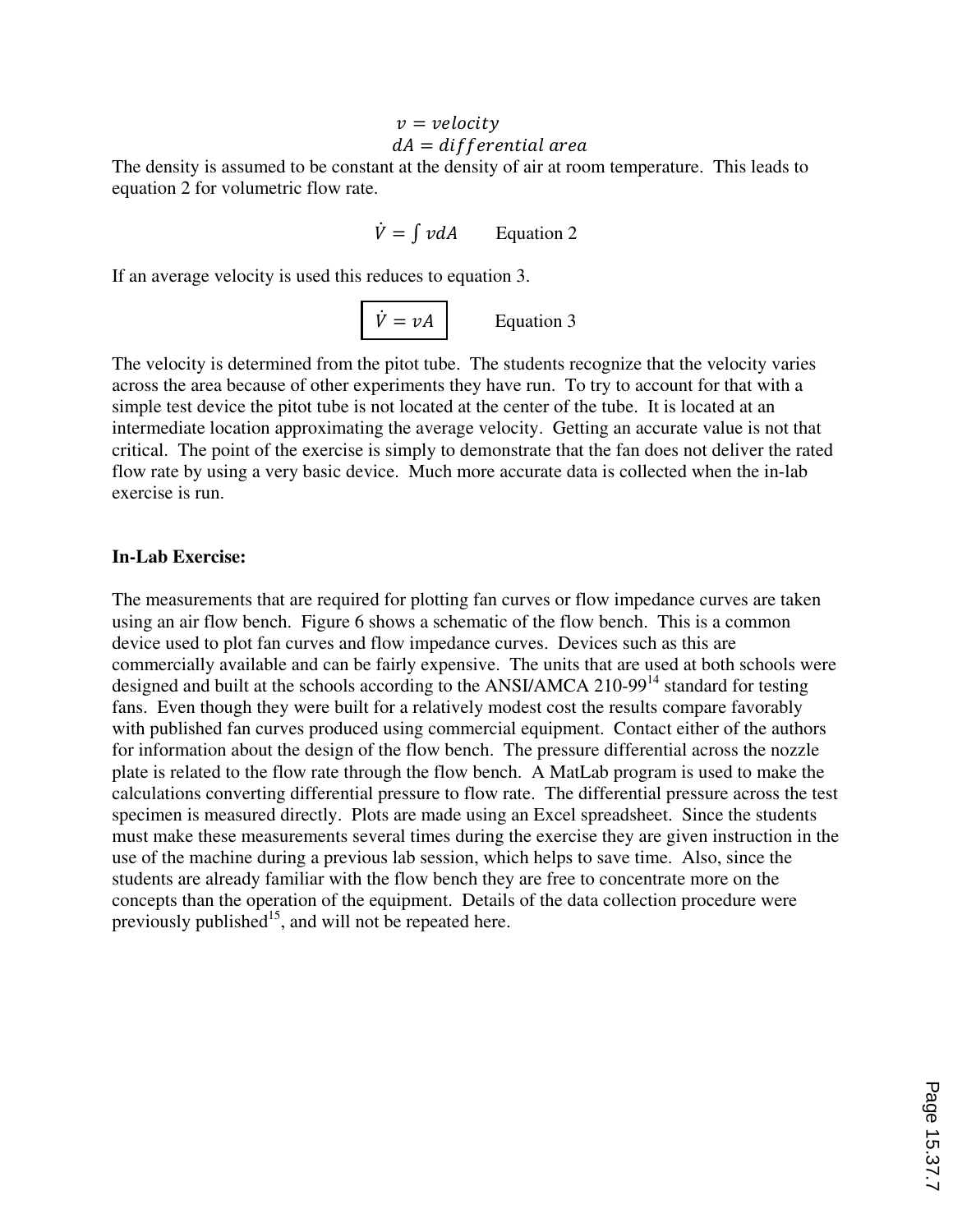

**Figure 6 – Schematic of Air Flow Bench**

The worksheet, which is shown in appendix 2, begins with some background information for the students to read on fan curves, fans in series and fans in parallel. After reading the background information the students are given an opportunity to ask questions and discuss the material. The worksheet then steps the students through the data collection needed to generate plots of the fan curve and the flow impedance curve for a computer power supply. These curves are then plotted on the same axes and the predicted operating point is determined by the intersection of the two curves (figure 7).

Figure 7 shows actual data taken for the power supply. From the curve it can be seen that the actual air flow through the power supply should be approximately 15 CFM (shown as the operating point). It is interesting to note that the maximum flow rate that is published on the specifcation sheet for this fan is 30 CFM, twice that of the actual delivery in this application. This provides another good opportunity for discussion with the students before they procede with the exercise.



**Figure 7 – Plot to Determine Fan Operating Point** 

Even though the students were given training during a previous lab in how to operate the equipment, they have not been instructed in how to experimentally determine the actual operating point for the assembled power supply. This provides an opportunity to discuss the operation of the system (power supply cooling system) and how the system characteristics lead to a method for determining the actual flow through the device. When the power supply is operated both<br>the inlet and outlet are at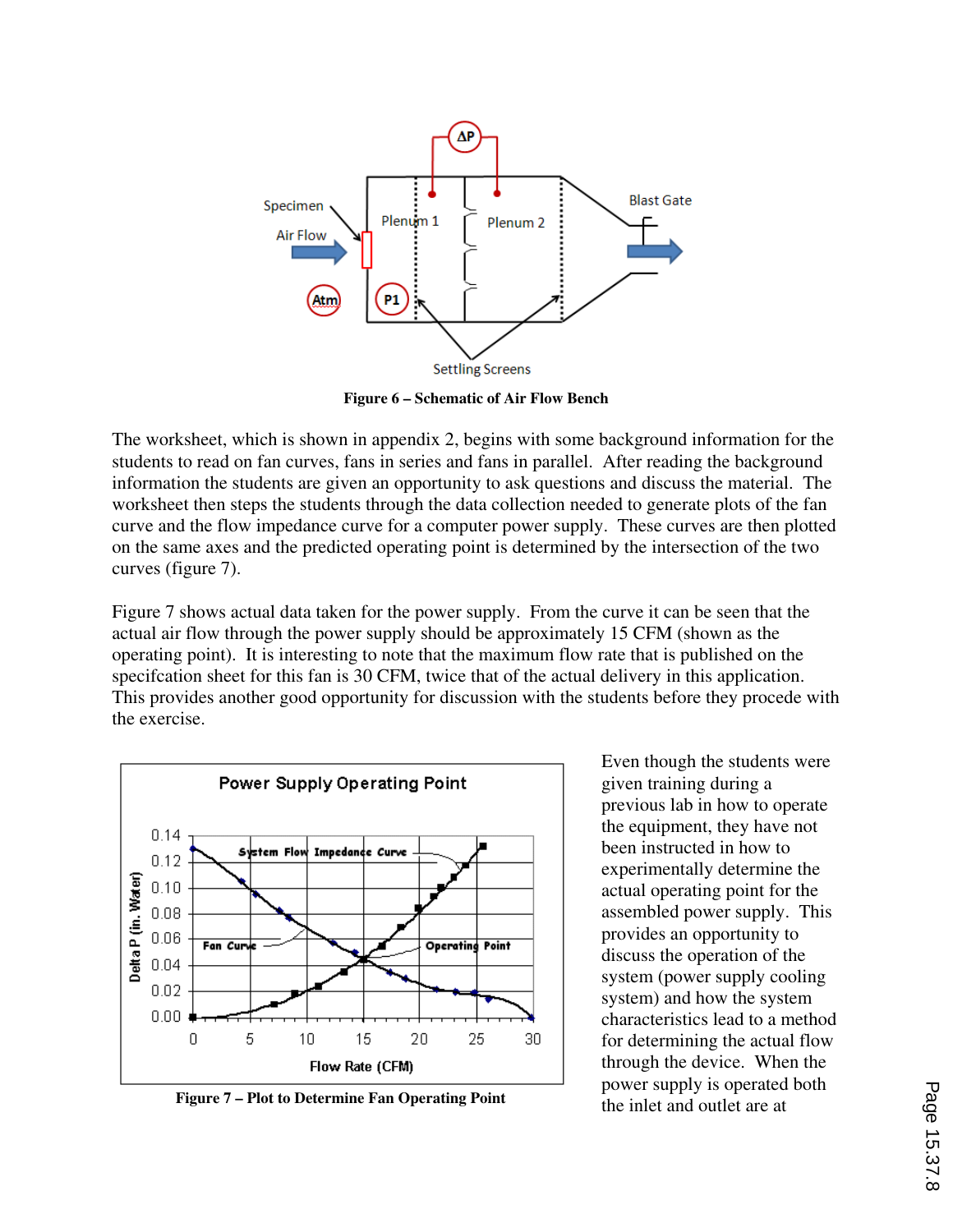atmospheric pressure. The fan in this system is used to pull air through the power supply housing. The fan must reduce the pressure inside the housing to cause the air to flow in. The differential pressure across the fan increases the pressure up to atmospheric pressure at the outlet from the vacuum that is present inside the housing. The actual flow rate can be determined using the fact that the overall differential pressure across the power supply is zero.

 The assembled supply is mounted on the air flow bench and the flow is adjusted until the pressure drop across the power supply is zero. The resulting differential pressure across the nozzle plate yields the actual flow rate through the device. This can then be compared with the prediction. To conclude this portion of the exercise the students participate in a brief discussion about the results and possible applications to other areas.

The final phase is to take a look at series and parallel fan configurations. These are common configurations used in electronics cooling and many other applications. An example of a series configuration is when a fan is used at the inlet to a housing to push air into an enclosure. A fan is series often takes the form of a fan in a secondary device pushing air out of the enclosure. A computer power supply such as the one used in this exercise is an example of a typical secondary device which has its' own fan. An example of fans in parallel is a fan tray used to cool electronic devices. Fan trays are not necessarily used to increase air flow since a single fan could be sized to produce a similar amout. More likely a fan tray would be used to spread out the air delivery to assure it gets to where it has to be to cool the components.

Students are asked to predict how a series or parallel configuration using multiple fans will affect the differential pressure across the fans and the flow rate generated by the fans. Figure 8 shows the theoretical affects of these configurations. The curves shown are for two fans in series and for two fans in parallel. The actual tests are conducted with two fans in series and four fans in parallel. Two fans in series double the differential pressure while keeping the same flow rate, while two fans in parallel double the flow rate while keeping the same differential pressure. Electrical analogies are often used for flow problems, and this is clearly analogous to batteries in these configurations.

By this point the students have become somewhat proficient in the use of the flow bench, so it does not take them long to gather data and plot the fan curves for the new configurations. The fans that are used are the same as the fan that is used in the power supply, so they already have the curve for the individual fan. The resulting curves typically do not match the theoretical curves shown above. The series configuration produces less differential pressure than predicted and the parallel configuration produces less flow than predicted. The question is whether or not this makes sense. Students often write off these kinds of results as experimental error or "human error". Actually, there are reasons for the discrepancies which can be discussed with the students. The devices used for this exercise have the fans closely spaced. This is typical of actual installations since space is often an issue in design. The spacing causes interference in the air flow leading to a drop in performance. In most designs the losses have to be tolerated to stay within size constraints. Designers need to be aware of this to avoid undersizing fans for an application. The complete worksheet used for this exercise is given in appendix 2.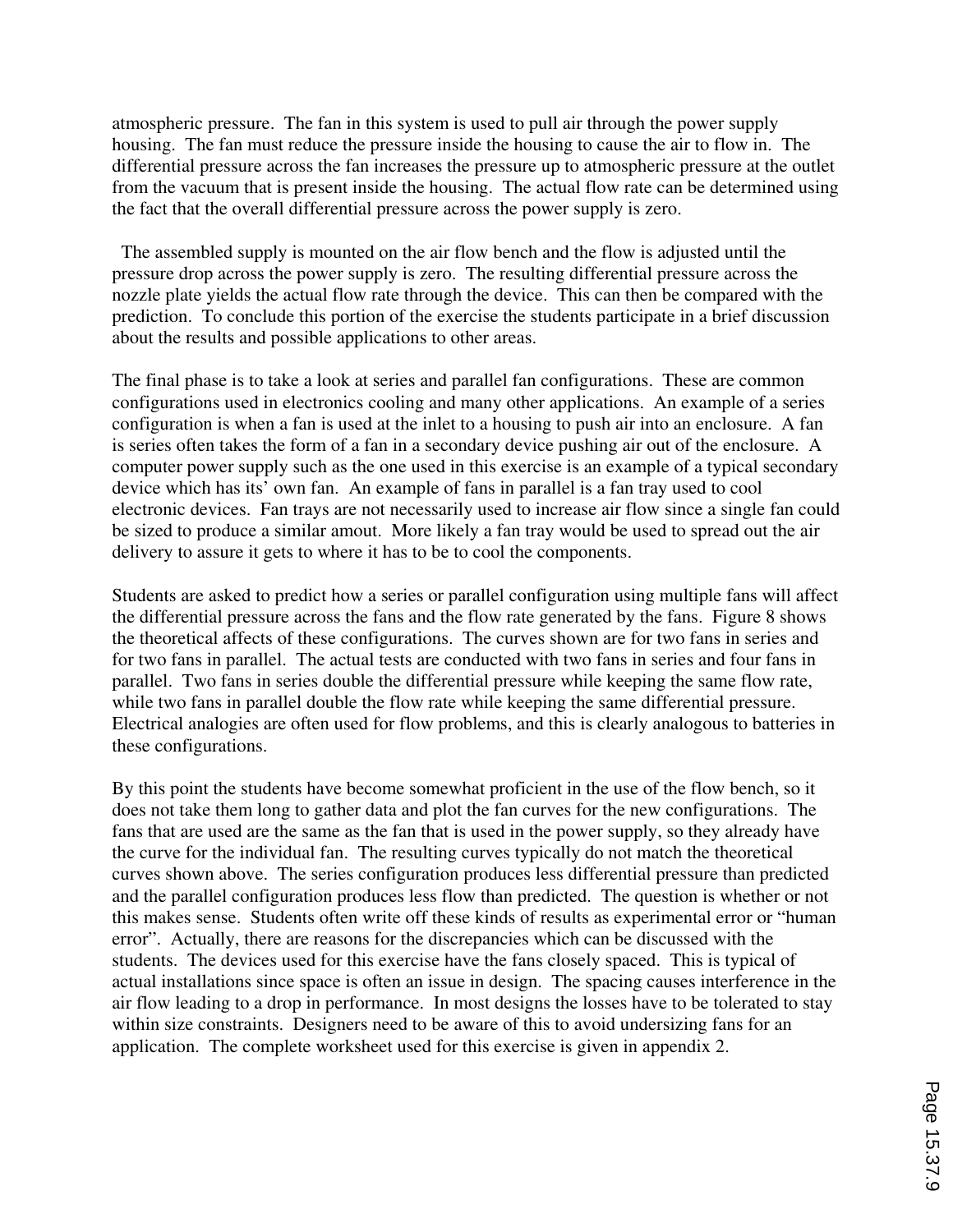#### **Assessment:**

So far this exercise has been used two times with a total of only 20 students. There are pre and post exercise worksheets intended to determine if the students have any learning gains after completing the exercise. With only 20 students there has not been any significant evidence one way or the other on the effectiveness of the exercise. We acknowledge that the assessment aspect of this exercise needs to be significantly strengthened, and will be addressed in the future. Appendix 3 shows the pre and post test questions.



**Figure 8 – Fans in Series and Parallel**

## **Future Work:**

The exercise described in this paper is part of a suite of exercises aimed at teaching core principles in the fluid and thermal science through the use of guided inquiry. The computer supply exercise is one of the last ones to be developed. It has been used only twice and no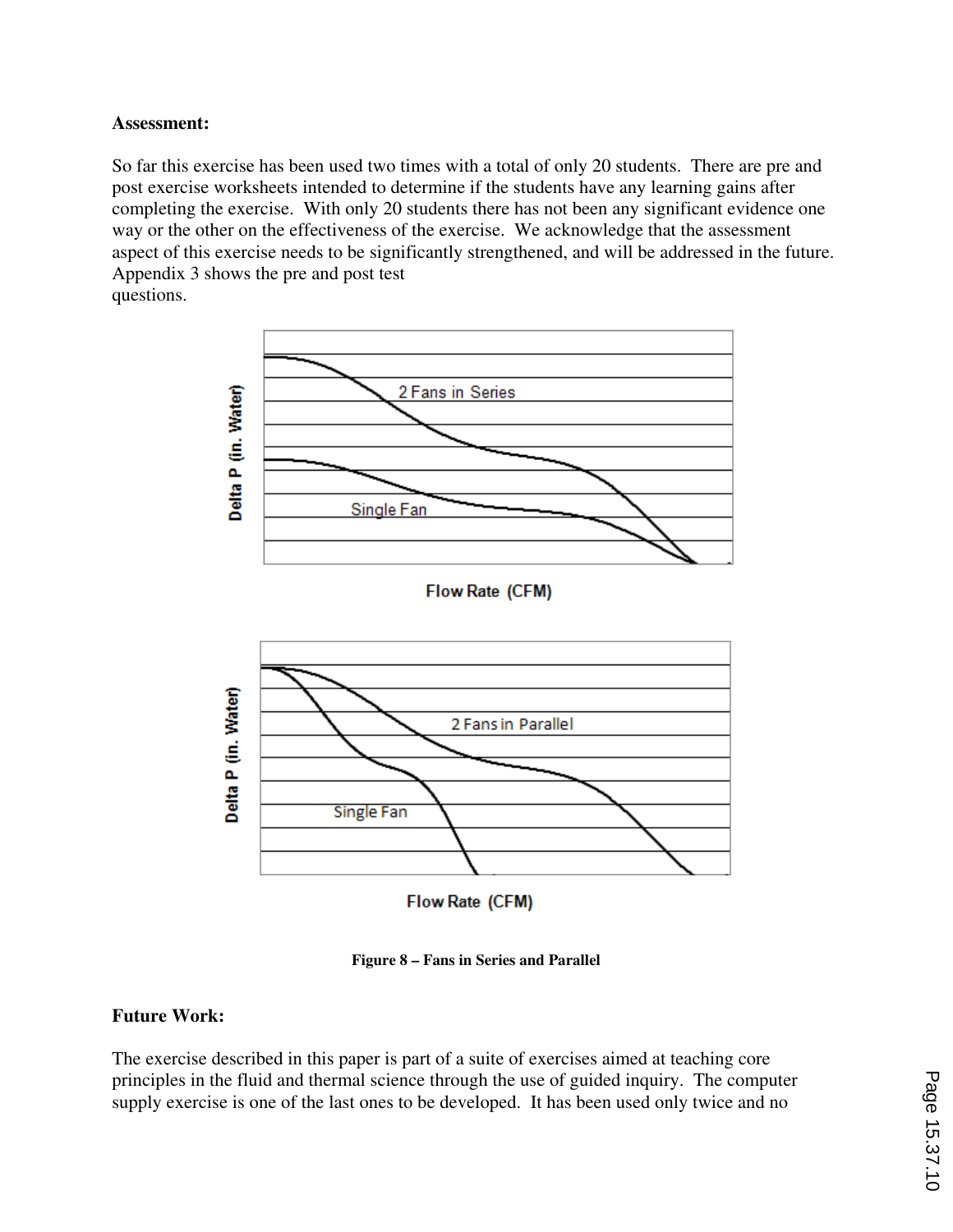significant assessment data is available. It appears that the assessment tool used is insufficient to garner any meaningful data. This exercise needs to be reviewed and improved. Some steps that will be taken to help improve it are:

- Review the assessment instrument to determine how to improve it. This might ultimately be done with the assistance of an outside expert in assessment.
- Revisit the scope of the exercise. Should it include both operating point and series/parallel configurations, or should it be limited to determining the operating point?
- Make improvements to the in lab apparatus to make it easier to operate and gather data. The less the students have to think about operating the equipment the more thought they can put into the concepts.

In addition to the exercise specific steps listed above there are plans for a significant upgrade to the entire suite of exercises. Future work planned for the overall project includes:

- 1) Researching the feasibility of moving the exercises online making them much more accessible to others without the need for hardware.
- 2) Rewriting worksheets and protocols to make them compatible with online delivery.
- 3) Continuing to test and improve the worksheets for using the exercises in a lab environment.
- 4) Enlisting outside assistance in developing assessment tools.
- 5) Making the exercises, including the worksheets, LabView VI's, and hardware requirements available to other schools for beta testing.
- 6) Providing workshops to describe not only the test goals and procedures, but also the overall pedagogy involved.
- 7) Publishing all of the exercises on the website http://eet.cecs.pdx.edu.

## **Acknowledgements**

This work is supported by the National Science Foundation under Grant No. DUE 0633754. Any opinions, findings, and conclusions or recommendations expressed in this material are those of the author(s) and do not necessarily reflect the views of the National Science Foundation.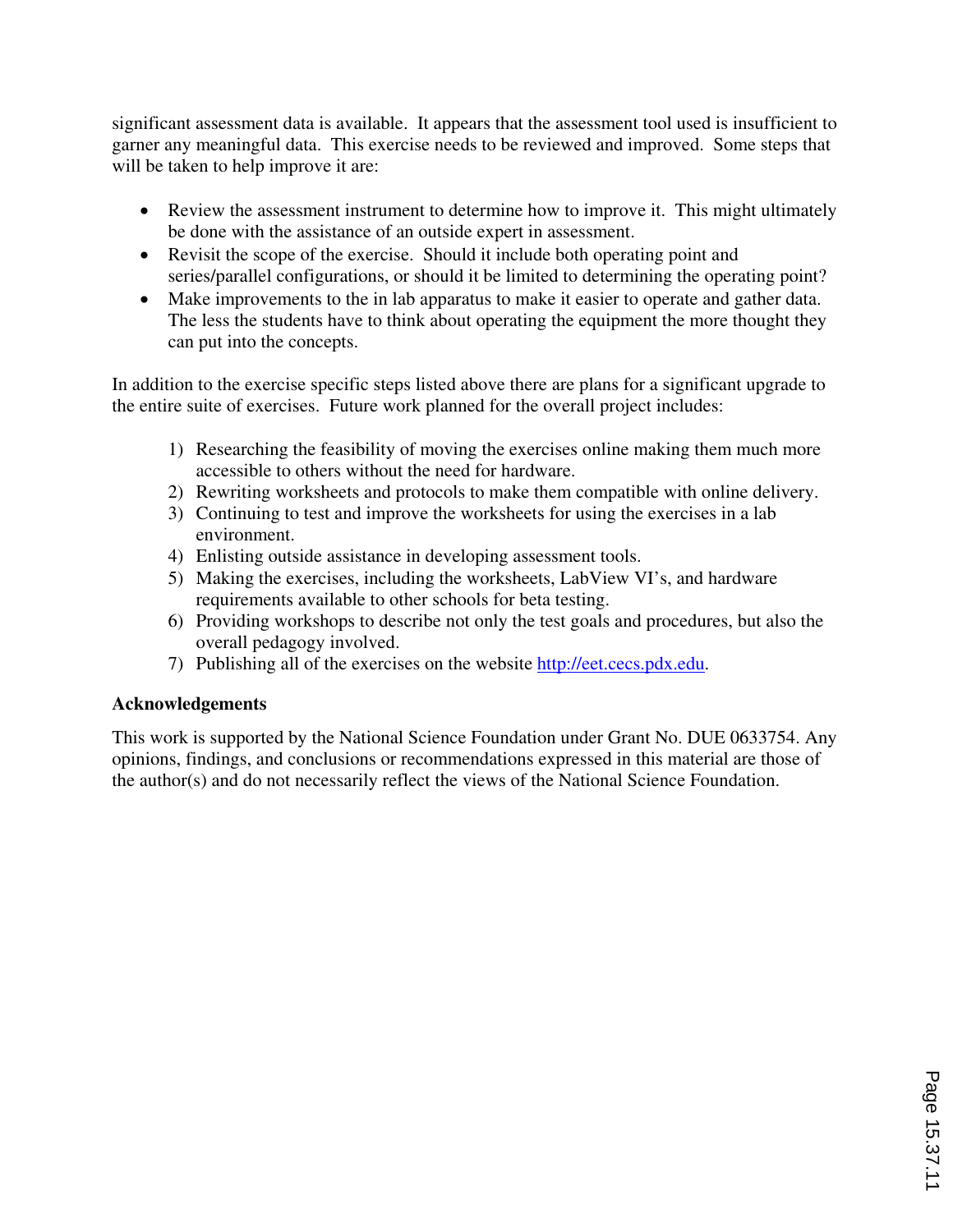#### **Bibliography**:

- 1. G. Recktenwald, R.C. Edwards, "Using Simple Experiments to Teach Core Concepts in the Thermal and Fluid Sciences," Proceedings of the 2007 American Society for Engineering Education Annual Conference & Exposition, 2007.
- 2. G. Recktenwald, R.C. Edwards, R.C. Howe, J. Faulkner, "A Simple Experiment to Expose Misconceptions About the Bernoulli Equation," Proceedings, IMECE 2009, 2009 ASME International Mechanical Engineering Congress and Exposition, 2009
- 3. R.C. Edwards, G. Recktenwald, "A Laboratory Exercise to Teach the Hydrostatic Principle as a Core Concept in Fluid Mechanics," Proceedings of the 2009 American Society for Engineering Education Annual Conference & Exposition, 2009.
- 4. R.C. Edwards, G. Recktenwald, "Teaching the First Law of Thermodynamics for an Open System Trhough an Apparent Contradictory Experiment," Proceedings of the 2010 American Society for Engineering Education St. Lawrence Section Conference, 2010.
- 5. W.J. Coad, "Fundamentals To Frontiers, Fan Curve Development and Use: Part1," Heating/Piping/Air Conditioning, v 60, n7, p 102-105, July 1988.
- 6. Y.A. Cengel, J.M. Cimbala, "Fluid Mechanics Fundamentals and Applications," Second Edition, McGraw Hill, 2010.
- 7. A.R. Hambley, "Electrical Engineering Principles and Applications," Fourth Edition, Pearson Prentice Hall, 2008.
- 8. G. Rizzoni, "Fundamentals of Electrical Engineering," First Edition, McGraw Hill, 2009.
- 9. R. Biswas, R.B. Agarwal, A. Goswami, V. Mansingh, "Evaluation of Airflow Prediction Methods in Compact Electronic Enclosures," Fifteenth IEEE Semi-Therm Symposium, 1999.
- 10. W.J. Coad, "Fundamentals to Frontiers, The Fan Curve: A Useful Tool?," Heating/Piping/Air Conditioning, April, 1977.
- 11. M.J. Prince, R. M. Felder, "Inductive Teaching and Learning Methods: Definitions, Comparisons, and Research Bases," Journal of Engineering Education, 2006.
- 12. L.C. McDermott, Oerstead Medal Lecture 2001: "Physics Education Research The Key to Student Learning," American Journal of Physics 69, 1127-1137, 2001.
- 13. L.C. McDermott, et.al., "Physics by Inquiry," John Wiley & Sons, 1996.
- 14. ANSI/AMCA Standard 120-88/ANSI/ASHRAE Standard 51-1999, *An American National Standard, Laboratory Methods of Testing Fans for Aerodynamic Performance Rating*, Air Movement and Control Association International, Inc. and American Society of Heating, Refrigerating and Air Conditioning Engineers, Inc., Arlington Heights, IL 60004-1893 U.S.A.
- 15. R.C. Edwards, "A Laboratory Exercise to Demonstrate How to Experimentally Determine the Operating Point for a Fan," Proceedings of the 2007 American Society for Engineering Education Annual Conference & Exposition, 2007.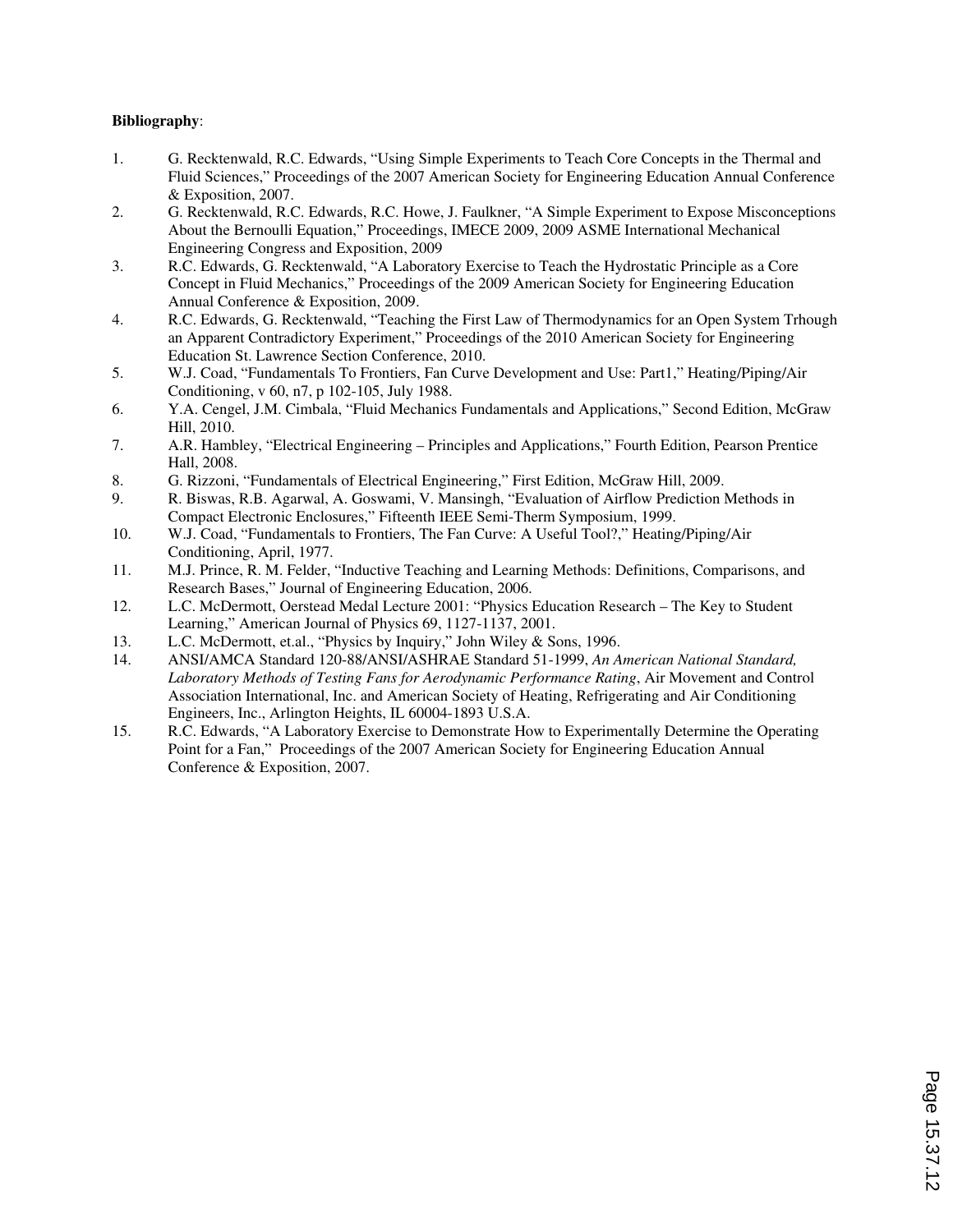## **Appendix 1: - In-Class Worksheet**

## **Power Supply Laboratory – The Engineering of Everyday Things**



Figure 1: Apparatus for the power supply experiment.

## **Apparatus**

Figure 1 shows the equipment for this laboratory exercise. The key components are:

- 1. A fan mounted on a round duct.
- 2. A pitot tube and differential pressure transducer to measure velocity.
- 3. A data acquisition device (DAQ) for gathering data from the transducer.
- 4. A computer to record the output of the transducer and to calculate the volumetric flow rate.

## **Exercise**

- The data acquisition software is started.
- The fan is turned on. The data acquisition system is recording the velocity and calculating the volumetric flow rate through the duct.

## **Questions (Pre-exercise)**

- 1. The nameplate data from the fan is shown below:
	- 115 CFM AC Axial Fan 4WT46
	- RPM 3100 Amps 0.24 Watts 20
	- $\bullet$  115 Volts, 60 Hz

When the fan is running will the volumetric flow rate be 115 CFM, more than 115 CFM or less than 115 CFM?

2. Why do you think the volumetric flow rate will be as you predicted in #1?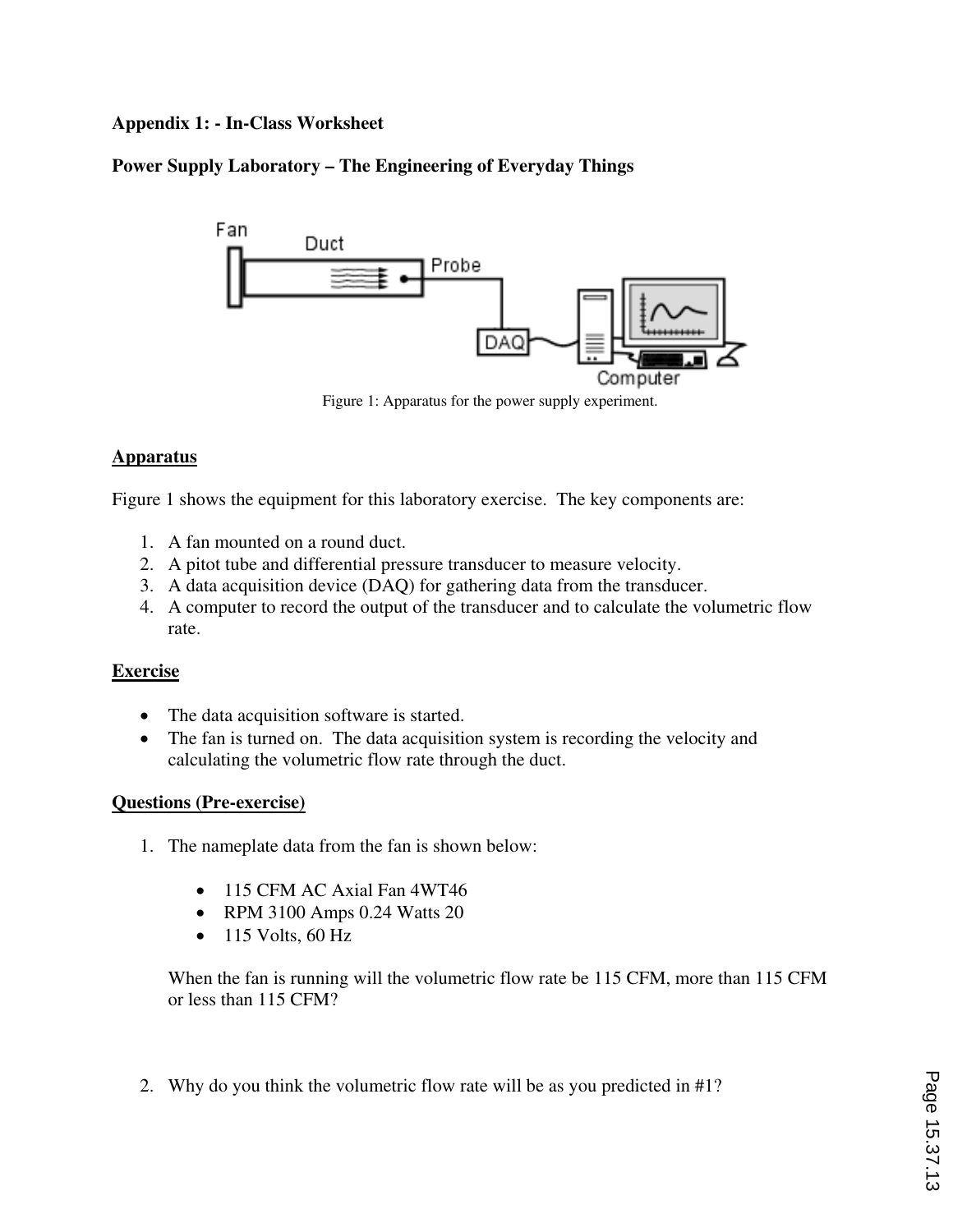#### **Questions (Post-exercise)**

- 1. Was your prediction for the volumetric flow rate correct?
- 2. What factors in this exercise do you think influence the actual volumetric flow rate?

- 3. If two fans are placed in series with each other will the flow rate:
	- a. Increase by a factor of 2
	- b. Decrease by a factor of 2
	- c. Stay the same
- 4. If two fans are placed in series with each other will the total differential pressure across the fans:
	- a. Increase by a factor of 2
	- b. Decrease by a factor of 2
	- c. Stay the same
- 5. If two fans are placed in parallel with each other will the flow rate:
	- a. Increase by a factor of 2
	- b. Decrease by a factor of 2
	- c. Stay the same
- 6. If two fans are placed in parallel with each other will the total differential pressure across the fans:
	- a. Increase by a factor of 2
	- b. Decrease by a factor of 2
	- c. Stay the same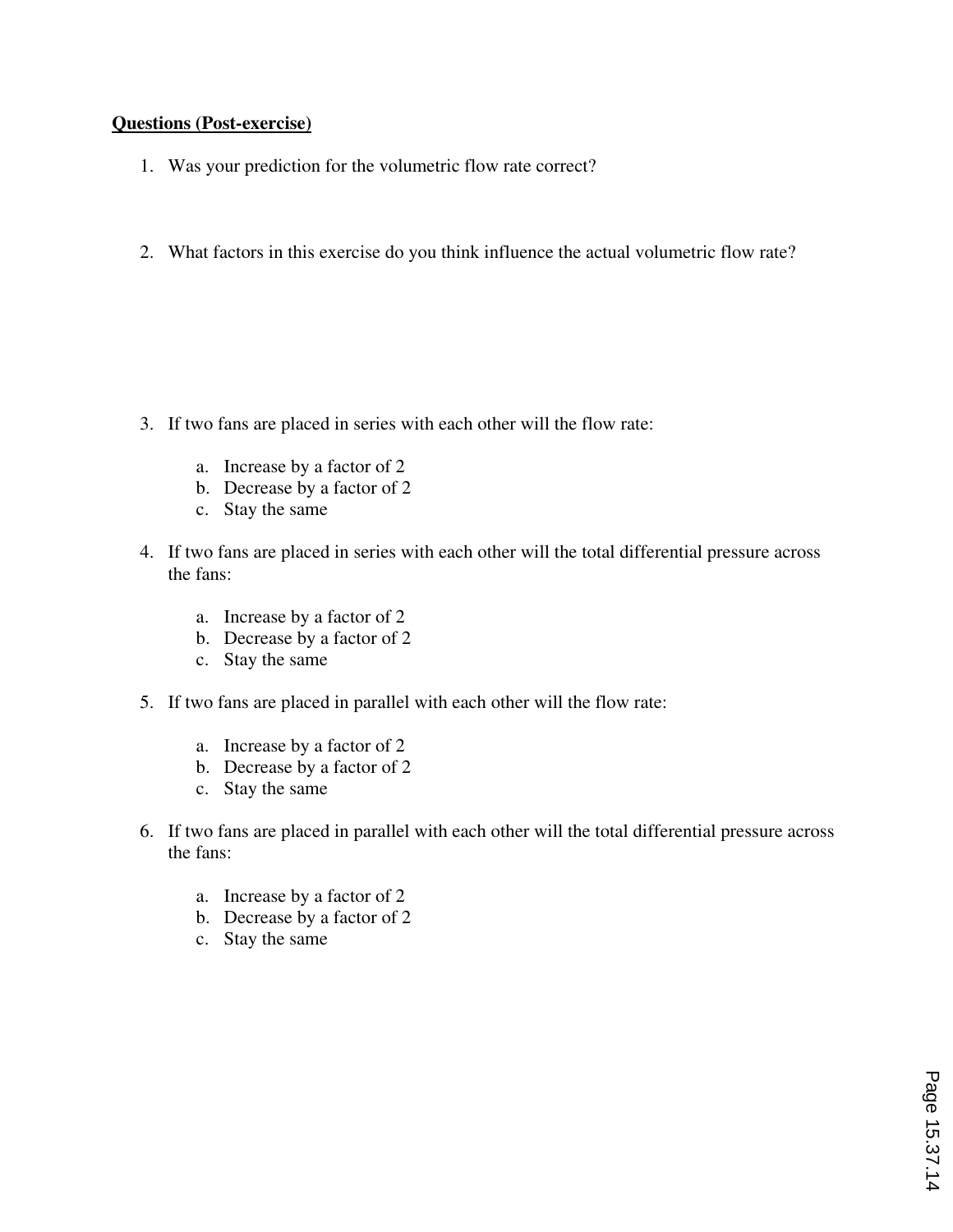## **Appendix 2: - Lab Exercise**

## **Power Supply Laboratory – The Engineering of Everyday Things**



Figure 1: Apparatus for the power supply experiment.

#### **1 Apparatus**

Figure 1 shows the equipment for this laboratory exercise. The key components are:

- 5. A fan mounted on a round duct.
- 6. A pitot tube and differential pressure transducer to measure velocity.
- 7. A data acquisition device (DAQ) for gathering data from the transducer.
- 8. A computer to record the output of the transducer and to calculate the volumetric flow rate.

## **2 Learning Objectives**

As a result of completing this laboratory exercise you will be able to

- 1. Recognize that the flow rate of fans depends on the flow resistance that the fan must work against.
- 2. Recognize that the flow rate vs. flow resistance relationship for a fan is a well-defined and intrinsic characteristic of the fan, and can be shown graphically as a "fan curve".
- 3. Plot the "fan curve" for a fan using an air flow bench.
- 4. Recognize that the flow rate vs. flow resistance relationship for a system is a well-defined and intrinsic characteristic of the system, and can be shown graphically as a flow impedance curve.
- 5. Plot the flow impedance curve for a system using an air flow bench.
- 6. Recognize that it is impractical to measure the flow impedance curve for a large system, Calculations or simulations must be used to determine these curves.
- 7. Determine the actual operating point of a fan by superimposing the fan curve on the system impedance curve.
- 8. Recognize the relationships for flow rate and pressure for fans in parallel and fans in series.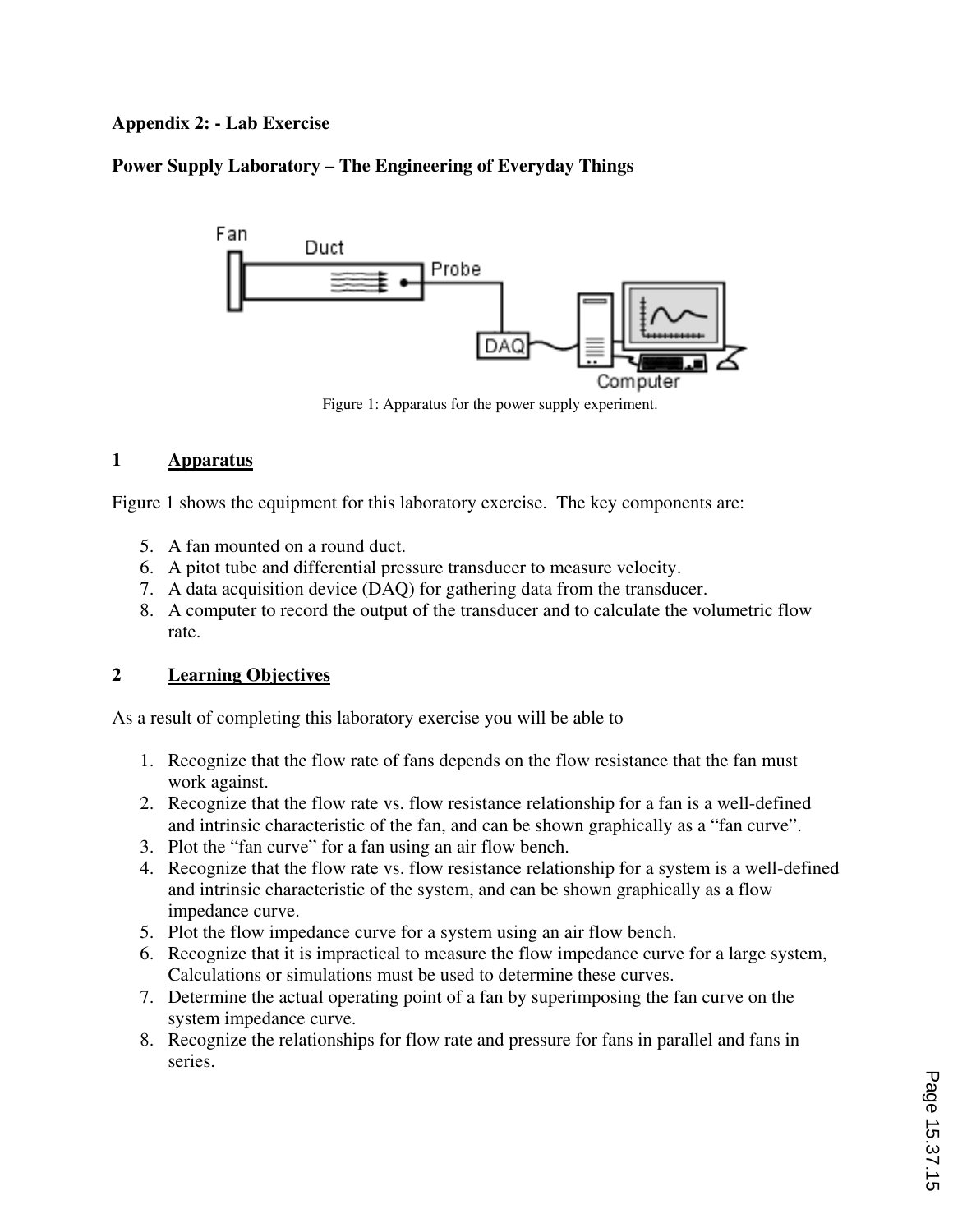## **3 Lab Preview**

## 3.1 Fan Operating Point

Fan catalogs often rate fans by their maximum flow rate and/or maximum pressure output. These ratings can be very deceiving. The fan will never produce the maximum flow or the maximum pressure output, and will certainly never produce both at the same time. The flow rate produced by a fan varies depending on how much back pressure there is in the system it is attached to. This relationship is shown on what is called a characteristic curve for the fan, or a fan curve.

The back pressure in the system varies by the amount of air flowing through it. This can also be plotted as a system characteristic curve known as a flow impedance curve. Superimposing the two curves will indicate the actual operating point for the fan (Figure 2). This operating point will be at the intersection of the two curves which is the only point at which the component characteristics match.



Notice that the operating point is significantly lower than the maximum rated flow rate. Also note that the back pressure is significantly lower than the maximum rated pressure for the fan. This is very important information to have for any system to assure that the system specifications are met.

During this lab exercise you will take all of the measurements needed to predict the actual amount of air that will flow through a typical computer power supply. You will then measure the actual operating point for the same supply.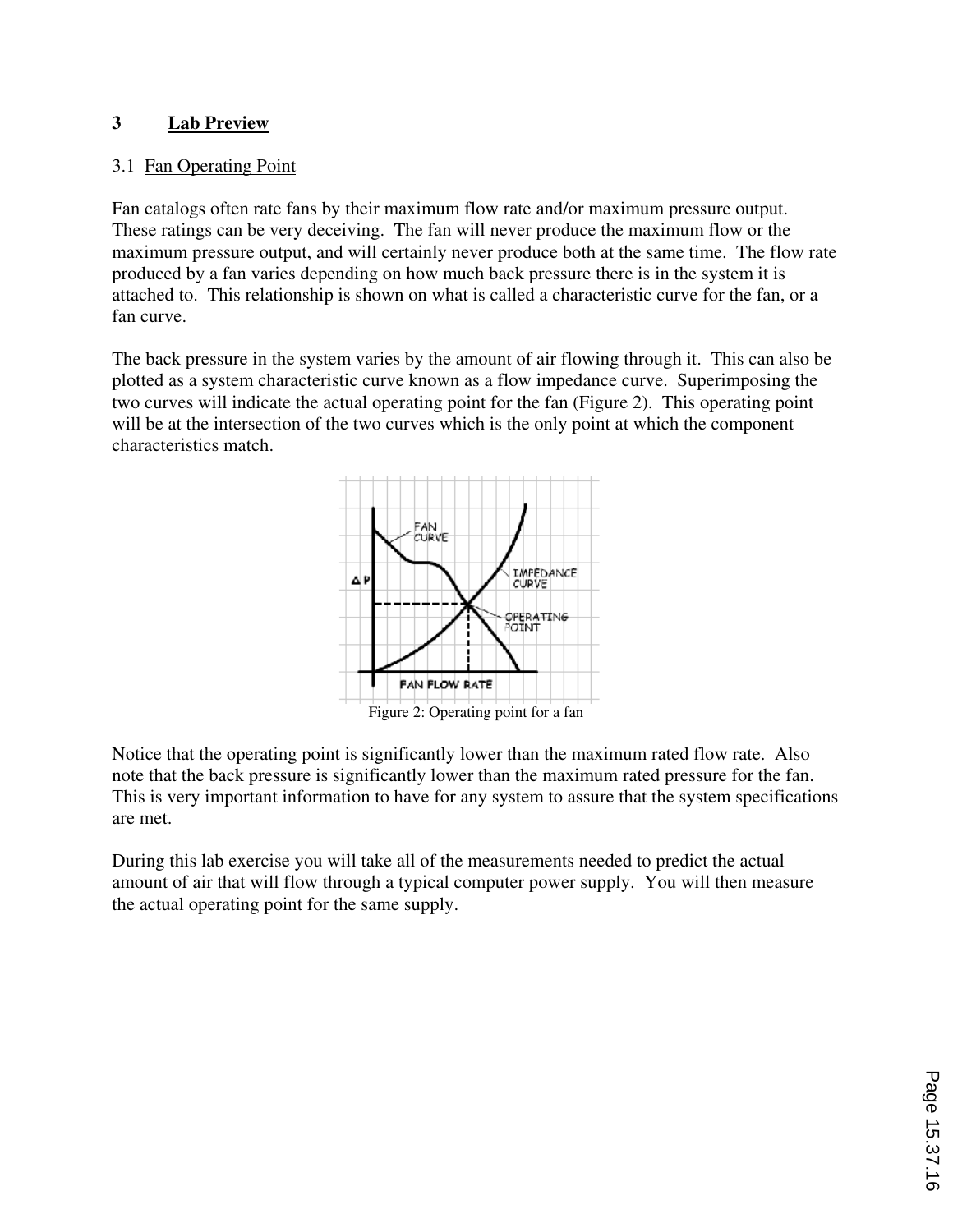## 3.2 Parallel and Series Fans

The theoretical fan curves for fans in parallel and fans in series can be created by knowing the fan curve for an individual fan.

The pressure drop across fans in series is the sum of the pressure drop across each of the individual fans. The flow rate remains the same as for an individual fan (Figure 3). For parallel fans the pressure drop remains the same as for an individual fan, but the flow rate is multiplied by the number of fans in the parallel configuration (Figure 4).



In actual operation the series configuration will never reach the theoretical maximum pressure and the parallel configuration will never reach the theoretical maximum flow rate. This is due in large part to flow interference that is set up when the fans are placed too close together, which is common in a real application.

During this lab exercise you will measure and plot the results for actual series and parallel fan configurations.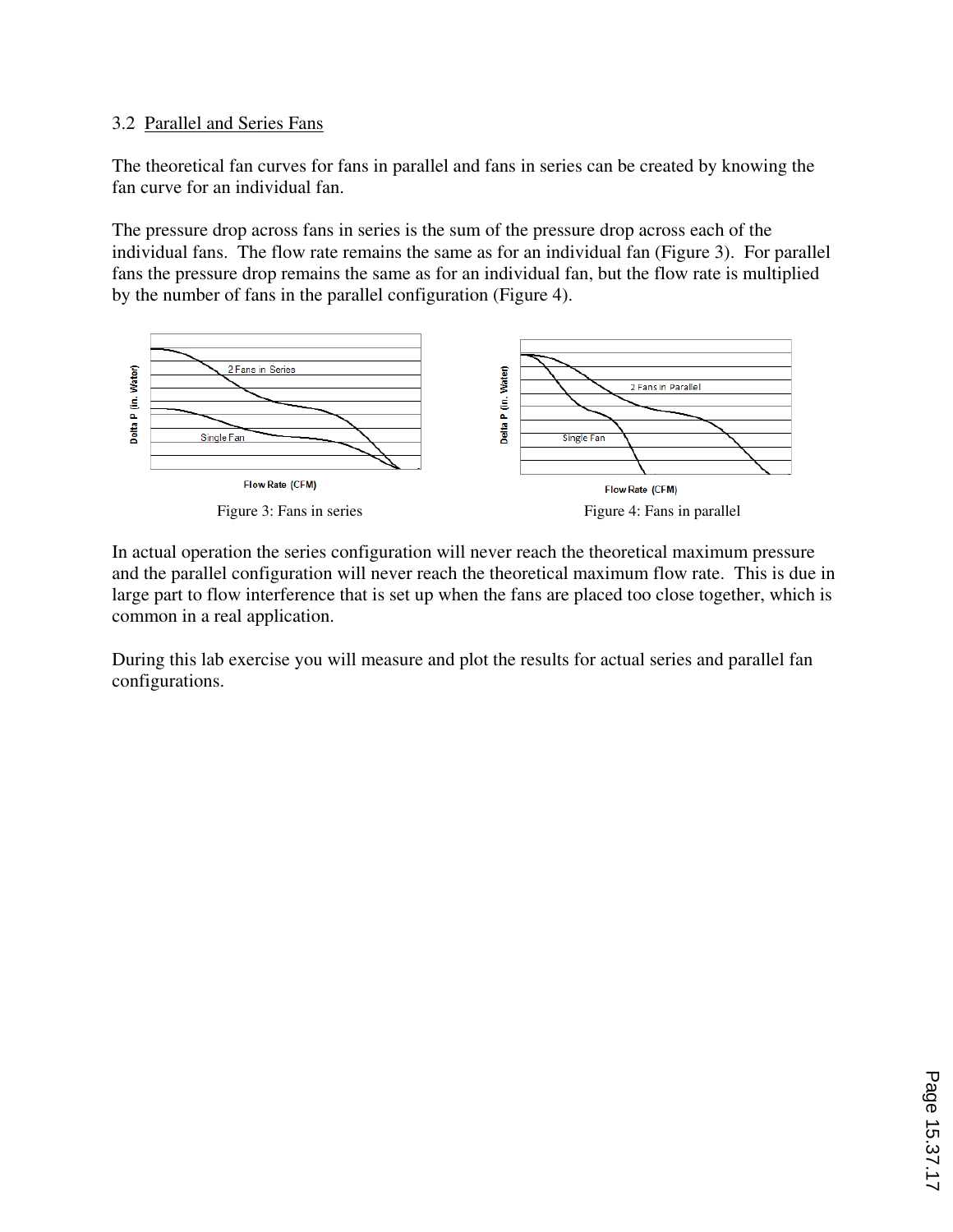## **4 Flow rate through a computer power supply – Fan operating point**

• Using the air flow bench gather data to plot a fan curve for the fan used in the computer power supply. Place these values on the table below. Include units.

| $\Delta P$ fan | $\Delta P$ nozzle | Flow rate |
|----------------|-------------------|-----------|
|                |                   |           |
|                |                   |           |
|                |                   |           |
|                |                   |           |
|                |                   |           |
|                |                   |           |
|                |                   |           |
|                |                   |           |
|                |                   |           |
|                |                   |           |
|                |                   |           |
|                |                   |           |
|                |                   |           |
|                |                   |           |

- Use the MatLab program "nozzle" to calculate the flow rates based on the pressure drop across the nozzle. Place these values on the table above.
- Use Excel to plot the fan curve.
- Using the air flow bench gather data to plot a flow impedance curve for the power supply housing. Place these values on the table below. Include units.

| $\Delta P$ housing | $\triangle$ P nozzle | Flow rate |
|--------------------|----------------------|-----------|
|                    |                      |           |
|                    |                      |           |
|                    |                      |           |
|                    |                      |           |
|                    |                      |           |
|                    |                      |           |
|                    |                      |           |
|                    |                      |           |
|                    |                      |           |
|                    |                      |           |
|                    |                      |           |

• Use the MatLab program "nozzle" to calculate the flow rates based on the pressure drop across the nozzle. Place these values on the table above.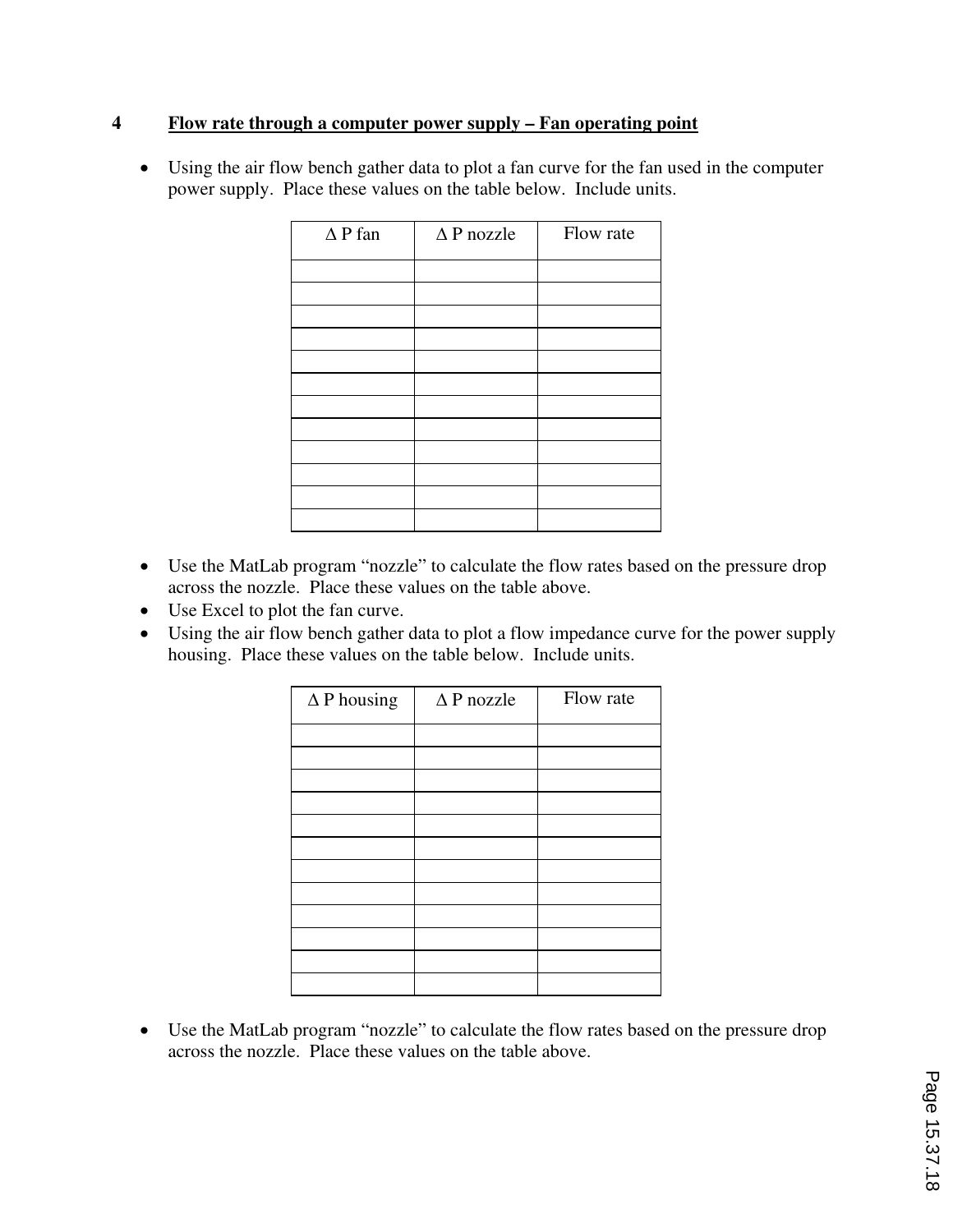• Use Excel to plot the flow impedance curve on the same graph as the fan curve. Make a hand sketch of the Excel graph in the space below.

- Determine the flow rate at the intersection of the two curves. Insert the value in the box below. Be sure to include units.
- Re-install the fan inside the power supply housing. Mount the device on the air flow bench. Turn on the flow bench and adjust the blast gate until the pressure drop across the power supply is zero. Measure the pressure drop across the nozzle. The flow rate determined by this pressure drop is the operating point for the device.



• Use the MatLab program "nozzle" to calculate the flow rate for the actual operating point based on the pressure drop across the nozzle. Insert the value in the box below. Be sure to include units.



• Compare the operating point flow rate determined by the intersection of the curves with the operating point determined by direct measurement. Use the measured flow rate as the basis for calculating a percent difference:

 $Percent \; Diff \; erence =$  $[Measured$  value  $-$  Predicted value $]$  $Measured$  value  $x100$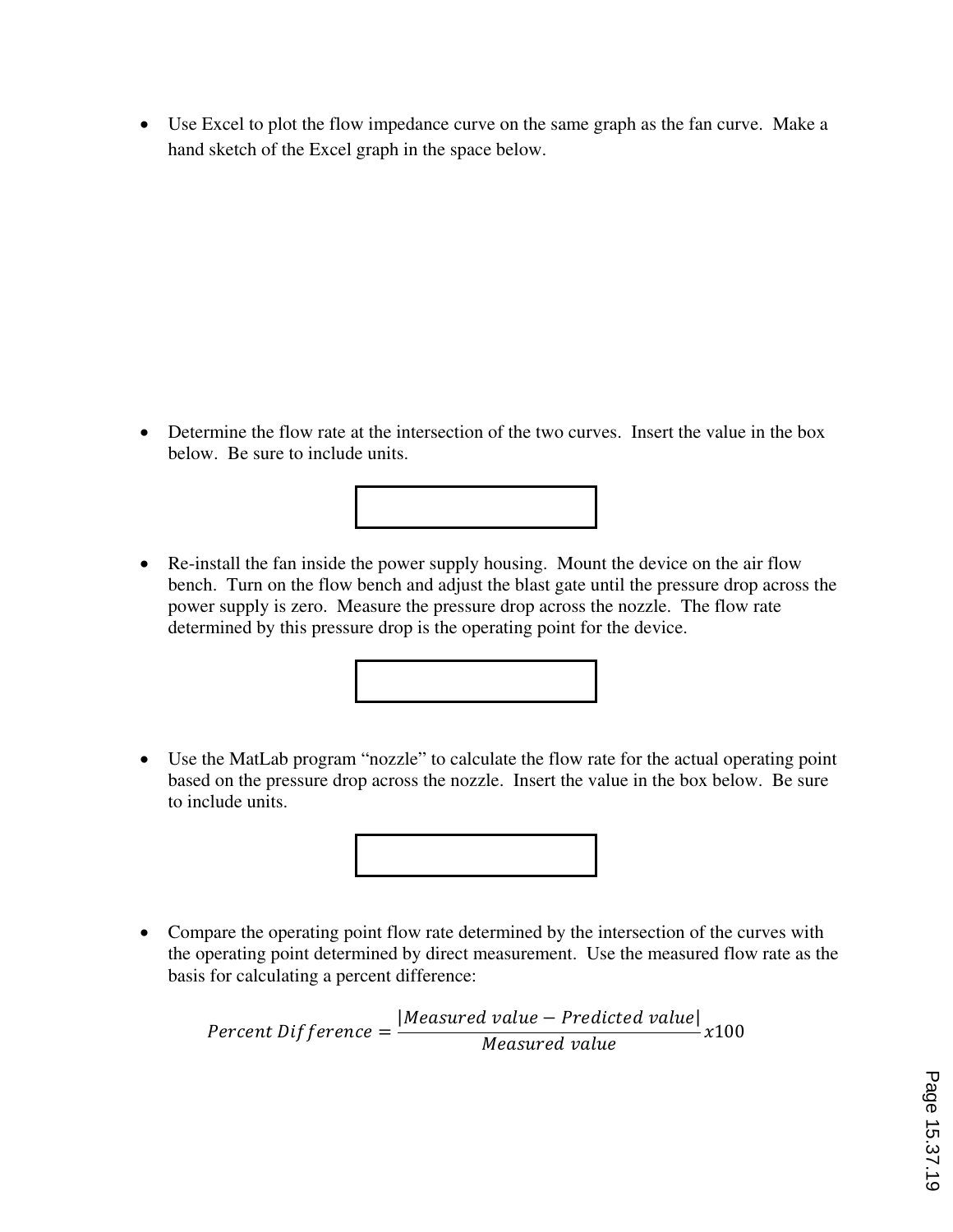## **5 Fans in series**

• Using the air flow bench gather data to plot a fan curve for the individual fan used in the series configuration. Place these values on the table below. Include units.

| $\Delta P$ fan | $\triangle P$ nozzle | Flow rate |
|----------------|----------------------|-----------|
|                |                      |           |
|                |                      |           |
|                |                      |           |
|                |                      |           |
|                |                      |           |
|                |                      |           |
|                |                      |           |
|                |                      |           |
|                |                      |           |
|                |                      |           |
|                |                      |           |
|                |                      |           |

- Use the MatLab program "nozzle" to calculate the flow rates based on the pressure drop across the nozzle. Place these values on the table above.
- Using the air flow bench gather data to plot a fan curve for the series fan configuration. Place these values on the table below. Include units.

| $\triangle$ P nozzle | Flow rate |
|----------------------|-----------|
|                      |           |
|                      |           |
|                      |           |
|                      |           |
|                      |           |
|                      |           |
|                      |           |
|                      |           |
|                      |           |
|                      |           |
|                      |           |
|                      |           |

• Use the MatLab program "nozzle" to calculate the flow rates based on the pressure drop across the fans in series. Place these values on the table above.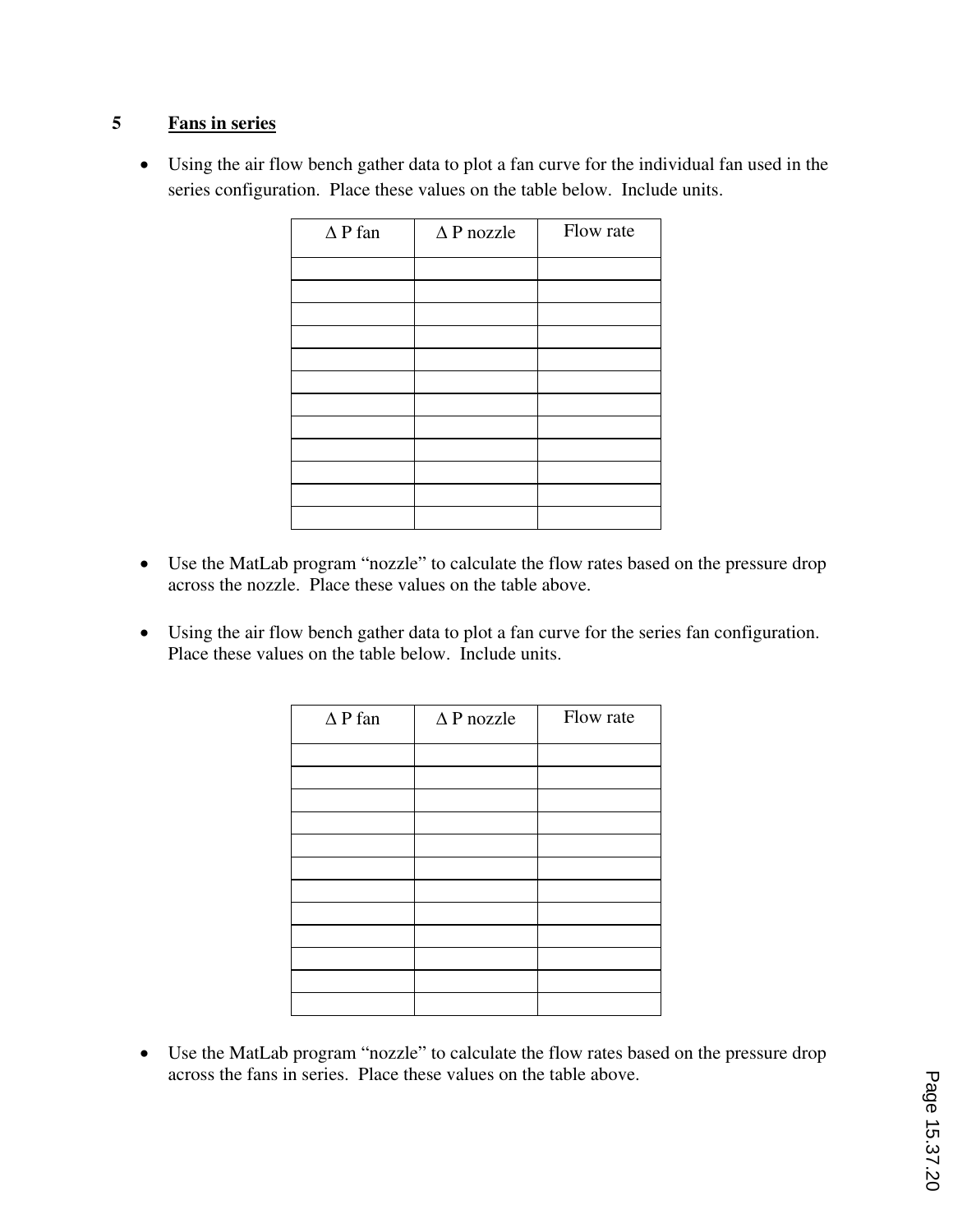• Compare the data for the maximum flow rate and the maximum differential pressure from the tables above.

|                     | Single Fan | <b>Series Fans</b> |
|---------------------|------------|--------------------|
| <b>Maximum Flow</b> |            |                    |
| Maximum AP          |            |                    |

- Based on the results for the individual fan, what should the maximum flow be for the series configuration?
- Based on the results for the individual fan, what should the maximum  $\Delta P$  be for the series configuration?
- Does the data shown in the table above make sense based on your knowledge of actual fan systems? Explain.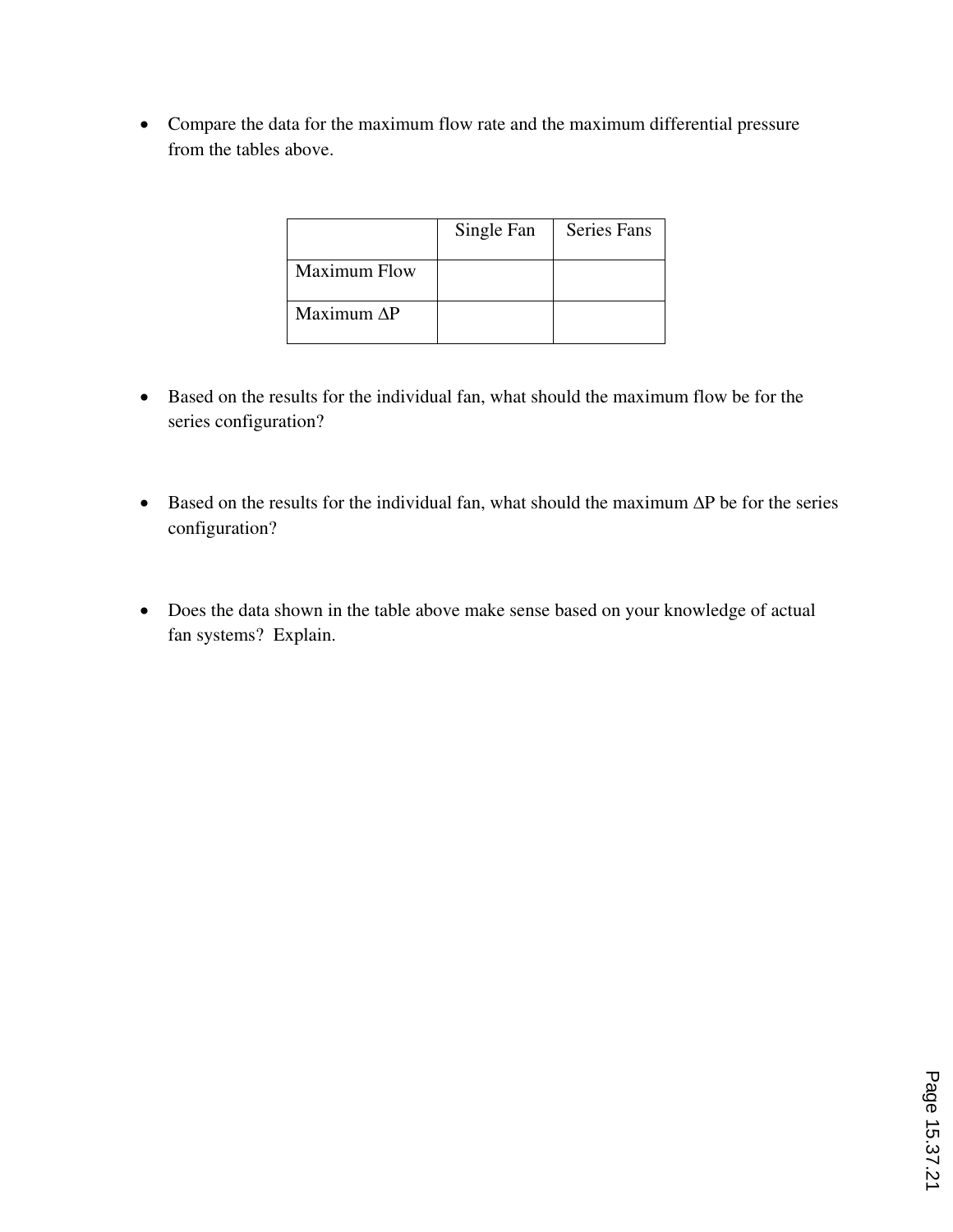## **6 Fans in parallel**

• Using the air flow bench gather data to plot a fan curve for the parallel fan configuration. Place these values on the table below. Include units.

| $\Delta P$ fan | $\Delta P$ nozzle | Flow rate |
|----------------|-------------------|-----------|
|                |                   |           |
|                |                   |           |
|                |                   |           |
|                |                   |           |
|                |                   |           |
|                |                   |           |
|                |                   |           |
|                |                   |           |
|                |                   |           |
|                |                   |           |
|                |                   |           |
|                |                   |           |

- Use the MatLab program "nozzle" to calculate the flow rates based on the pressure drop across the fans in series. Place these values on the table above.
- Compare the data for the maximum flow rate and the maximum differential pressure from the tables above.

|                     | Single Fan | Parallel<br>Fans |
|---------------------|------------|------------------|
| <b>Maximum Flow</b> |            |                  |
| Maximum $\Delta P$  |            |                  |

- Based on the results for the individual fan, what should the maximum flow be for the parallel configuration?
- Based on the results for the individual fan, what should the maximum ΔP be for the parallel configuration?
- Do the differences shown in the table above make sense based on your knowledge of actual fan systems? Explain.